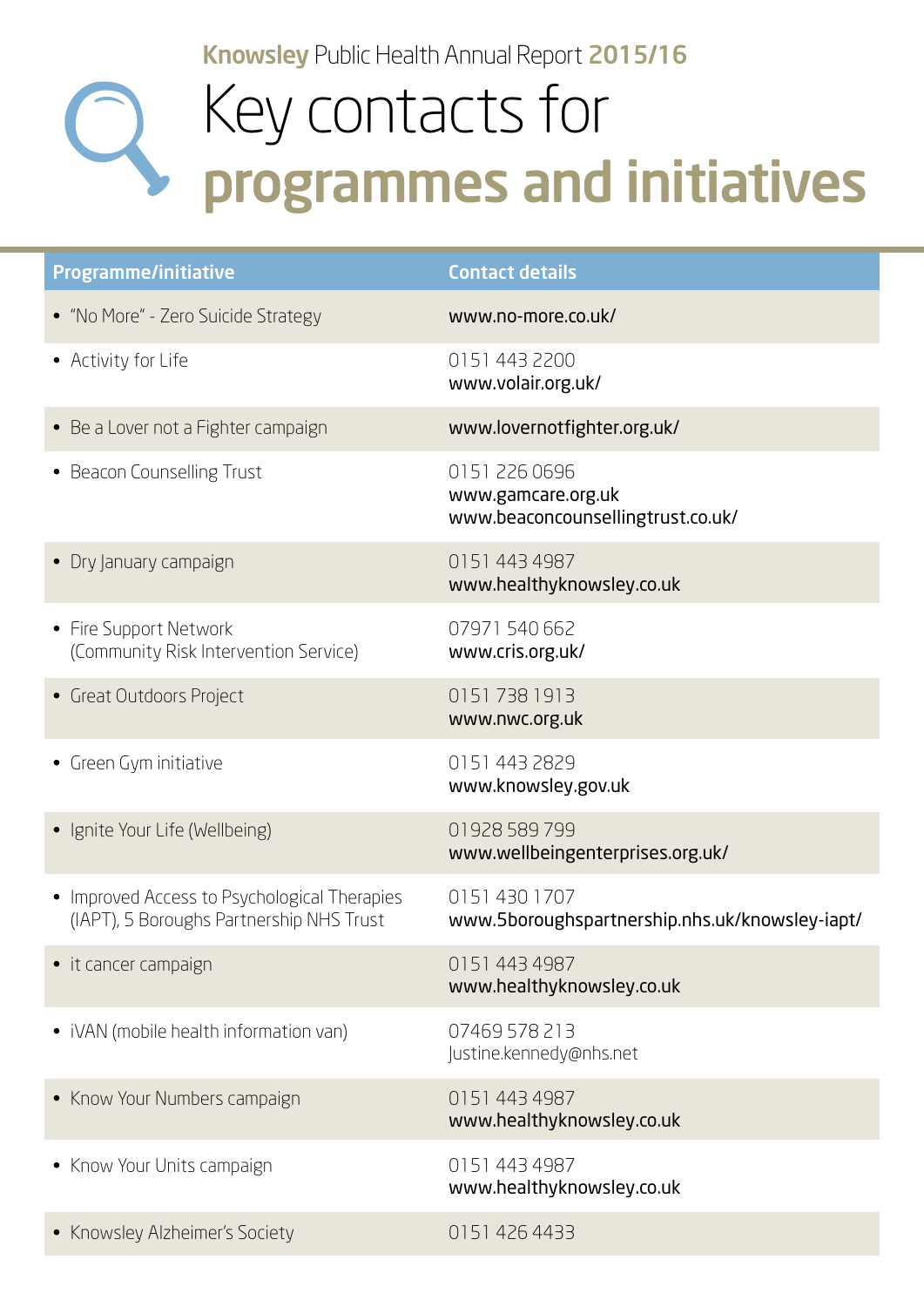| <b>Programme/initiative</b>                                                        | <b>Contact details</b>                                                                                                |
|------------------------------------------------------------------------------------|-----------------------------------------------------------------------------------------------------------------------|
| • Knowsley Carers Centre                                                           | 01515491412<br>www.knowsleycarers.co.uk                                                                               |
| • Knowsley Contraception and Sexual Health<br>Service                              | 0151 244 3580<br>www.sexualhealthknowsley.nhs.uk                                                                      |
| • Knowsley Feelgood Festival                                                       | 0151 443 5353<br>www.knowsley.gov.uk                                                                                  |
| • Knowsley Integrated Recovery Service<br>(Drug and Alcohol Abuse Support Service) | 0845 873 4462<br>www.changegrowlive.org/content/knowsley-<br>integrated-recovery-service-huyton                       |
| • Knowsley Leisure Centres                                                         | 0151 443 2200<br>www.volair.org.uk/                                                                                   |
| • Knowsley Trading Standards                                                       | 0151 443 2798<br>www.knowsley.gov.uk                                                                                  |
| • Knowsley's Stop Smoking Service                                                  | 0800 324 7111<br>www.readytostopsmoking.co.uk/                                                                        |
| • Look After Myself Programme (LAMP)                                               | 0800 073 1202<br>0151 289 9555<br>www.healthyknowsley.co.uk                                                           |
| • NHS Health Checks                                                                | Telephone GP surgery to make an appointment<br>www.nhs.uk/Conditions/nhs-health-check/<br>Pages/NHS-Health-Check.aspx |
| • One Approach (volunteering)                                                      | 0151 489 1222<br>www.kcvs.org                                                                                         |
| • Pedal Away                                                                       | 07971 476 520<br>www.cycling.org.uk/pedal-away                                                                        |
| • Sahir House                                                                      | 0151 237 3989<br>www.sahir.org.uk/                                                                                    |
| • Sexual Assault Referral Centre (SARC)                                            | 0151 295 3550<br>www.safeplacemerseyside.org.uk                                                                       |